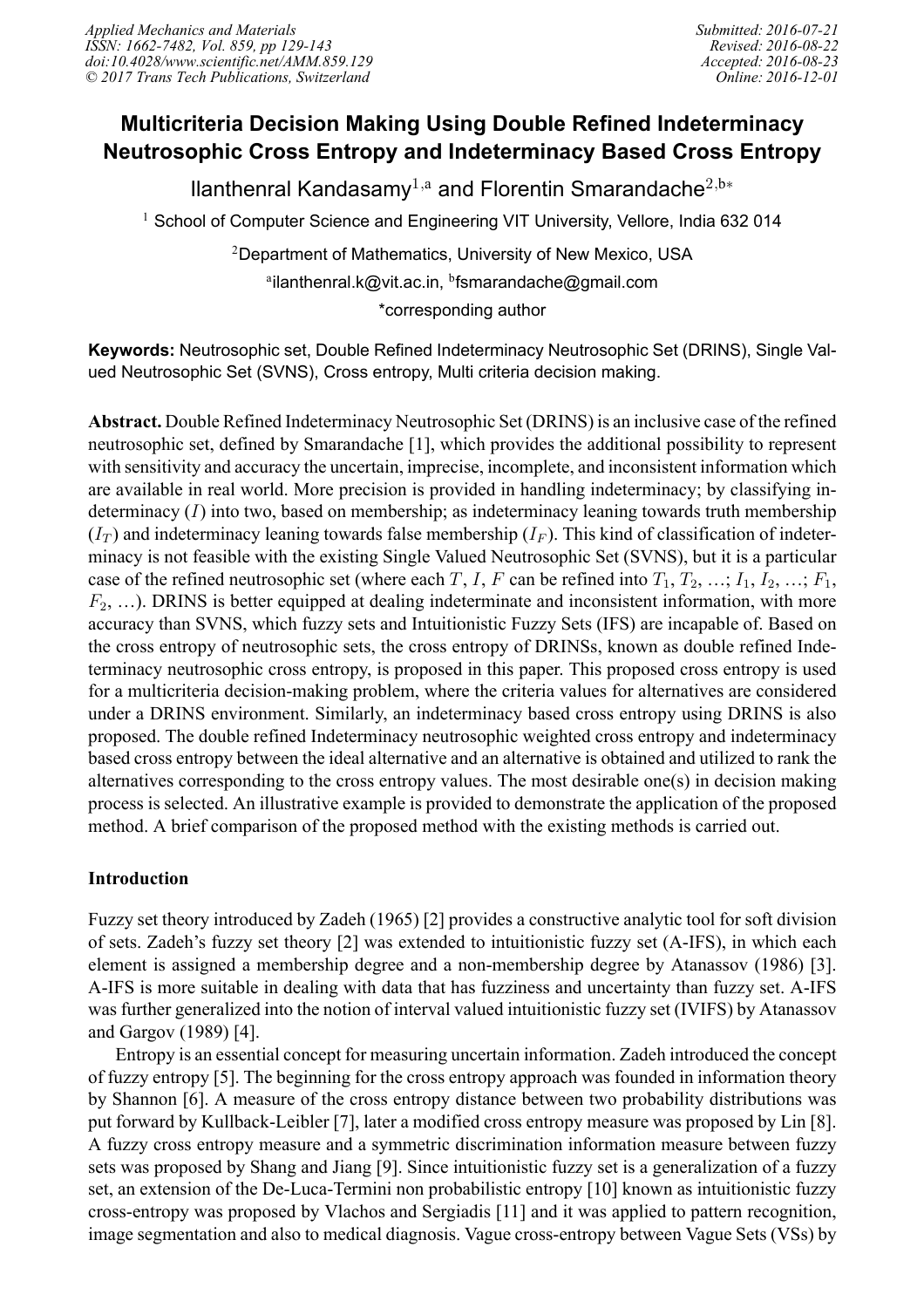equivalence with the cross entropy of probability distributions was defined by Zhang and Jiang [12] and its application to the pattern recognition and medical diagnosis was carried out.

The fault diagnosis problem of turbine using the cross entropy of Vague Sets was investigated by Ye [13]. Intuitionistic fuzzy cross entropy was applied to multicriteria fuzzy decision-making problems by Ye [14]. An interval-valued intuitionistic fuzzy cross-entropy based on the generalization of the vague cross-entropy was proposed and applied to multicriteria decision-making problems by Ye [15].

To represent uncertain, imprecise, incomplete, and inconsistent information that are present in real world, the concept of a neutrosophic set from philosophical point of view was proposed by Smarandache [16]. The neutrosophic set is a prevailing framework that generalizes the concept of the classic set, fuzzy set, intuitionistic fuzzy set, interval valued fuzzy set, interval valued intuitionistic fuzzy set, paraconsistent set, paradoxist set, and tautological set. Truth membership, indeterminacy membership, and falsity membership are represented independently in the neutrosophic set. However, the neutrosophic set generalizes the above mentioned sets from the philosophical point of view, and its functions  $T_A(x)$ ,  $I_A(x)$ , and  $F_A(x)$  are real standard or nonstandard subsets of  $]^{-0}$ ,  $1^+$ [, that is,  $T_A(x) : X \to ]-0,1^+[, I_A(x) : X \to ]-0,1^+[,$  and  $F_A(x) : X \to ]-0,1^+[,$  respectively with the  $\text{condition } \neg 0 \leq \text{supT}_A(x) + \text{supT}_A(x) + \text{supF}_A(x) \leq 3^+.$ 

It is difficult to apply neutrosophic set in this form in real scientific and engineering areas. To overcome this difficulty, Wang et al. [17] introduced a Single Valued Neutrosophic Set (SVNS), which is an instance of a neutrosophic set. SVNS can deal with indeterminate and inconsistent information, which fuzzy sets and intuitionistic fuzzy sets are incapable of. Ye [18, 19, 20] presented the correlation coefficient of SVNSs and its cross-entropy measure and applied them to single-valued neutrosophic decision-making problems. Recently, Ye [21] had proposed a Single Valued Neutrosophic cross entropy to do decision making in multicriteria decision making problems with the data represented by SVNSs.

Owing to the fuzziness, uncertainty and indeterminate nature of many practical problems in the real world, neutrosophy has found application in many fields including Social Network Analysis (Salama et al [22]), Image Processing (Cheng and Guo[23], Sengur and Guo[24], Zhang et al [25]), Social problems (Vasantha and Smarandache [26], [27]) etc.

To provide more accuracy and precision to indeterminacy, the indeterminacy value present in the neutrosophic set has been classified into two; based on membership; as indeterminacy leaning towards truth membership and as indeterminacy leaning towards false membership. When the indeterminacy *I* can be identified as indeterminacy which is more of truth value than false value, but it cannot be classified as truth it is considered to be indeterminacy leaning towards truth  $(I_T)$ . When the indeterminacy can be identified to be indeterminacy which is more of the false value than the truth value, but it cannot be classified as false it is considered to be indeterminacy leaning towards false  $(I_F)$ . Indeterminacy leaning towards truth and indeterminacy leaning towards falsity makes the indeterminacy involved in the scenario to be more accurate and precise. This modified refined neutrosophic set was defined as Double Refined Indeterminacy Neutrosophic Set (DRINS) alias double refined Indeterminacy Neutrosophic Set (DVNS) by Kandasamy [28].

To provide a illustration of real world problem where DRINS can be used to represent the problem; the following scenarios are given: Consider the scenario where the expert's opinion is requested about a particular statement, he/she may state that the possibility in which the statement is true is 0.6 and the statement is false is 0.5, the degree in which he/she is not sure but thinks it is true is 0.2 and the degree in which he/she is not sure but thinks it is false is 0.1. Using a double refined Indeterminacy neutrosophic notation or double refined Indeterminacy neutrosophic representation it can be expressed as *x*(0.6, 0.2, 0.1, 0.5).

Assume another example, suppose there are 10 voters during a voting process. Two people vote yes, two people vote no, three people are for yes but still undecided and two people are favouring towards a no but still undecided. Using a double refined Indeterminacy neutrosophic notation, it can be expressed as *x*(0.2, 0.3, 0.3, 0.2). However, these expressions are beyond the scope of representation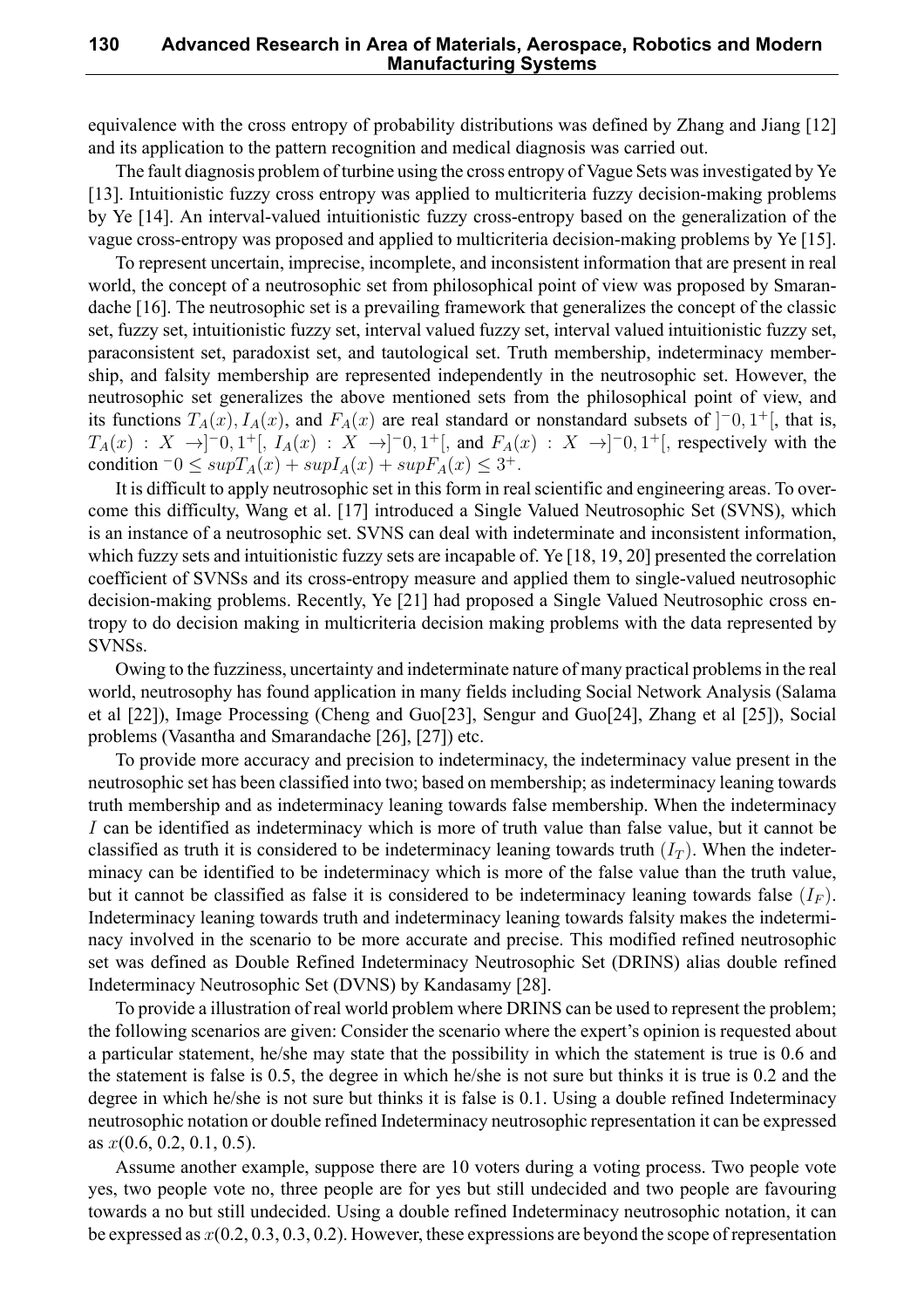using the existing SVNS. Therefore, the notion of a Double Refined Indeterminacy neutrosophic set is more general and it overcomes the aforementioned issues.

This paper is organised into seven sections: Section one is introductory in nature. The basic concepts related to the paper is given in section two. Section three of the paper introduces and defines the cross entropy of Double Refined Indeterminacy Neutrosophic Set (DRINS). Section four deals with the solving multi criteria decision making problems using the cross entropy of DRINS under a DRINS based environment. Illustrative examples are provided to demonstrate the proposed approach in section five. Section six provides a brief comparison of the proposed approach with the existing approach. Conclusions and future direction of work is given in the last section.

#### **Preliminaries / Basic Concepts**

**Neutrosophy and Single Valued Neutrosophic Set (SVNS).** Neutrosophy is a branch of philosophy, introduced by Smarandache [16], which studies the origin, nature, and scope of neutralities, as well as their interactions with different ideational spectra. It considers a proposition, concept, theory, event, or entity, "*A*" in relation to its opposite, "Anti-*A*" and that which is not *A*, "Non-*A*", and that which is neither "*A*" nor "Anti-*A*", denoted by "Neut-*A*". Neutrosophy is the basis of neutrosophic logic, neutrosophic probability, neutrosophic set, and neutrosophic statistics.

The concept of a neutrosophic set from philosophical point of view, introduced by Smarandache [16], is as follows.

**Definition 1.** [16] Let *X* be a space of points (objects), with a generic element in *X* denoted by *x*. A neutrosophic set *A* in *X* is characterized by a truth membership function  $T_A(x)$ , an indeterminacy membership function  $I_A(x)$ , and a falsity membership function  $F_A(x)$ . The functions  $T_A(x)$ ,  $I_A(x)$ , and  $F_A(x)$  are real standard or nonstandard subsets of  $]$ <sup>-</sup>0, 1<sup>+</sup>[, that is,  $T_A(x) : X \rightarrow ]$ <sup>-</sup>0, 1<sup>+</sup>[,  $I_A(x)$  :  $X \to ]-0,1^+[$ , and  $F_A(x): X \to ]-0,1^+[$ , with the condition  $-0 \leq supT_A(x)+supI_A(x)+supF_A(x) \leq 0$ 3 +*.*

This definition of neutrosophic set is difficult to apply in real world application of scientific and engineering fields. Therefore, the concept of Single Valued Neutrosophic Set (SVNS), which is an instance of a neutrosophic set was introduced by Wang et al. [17].

**Definition 2.** [17] Let *X* be a space of points (objects) with generic elements in *X* denoted by *x*. An Single Valued Neutrosophic Set (SVNS) *A* in *X* is characterized by truth membership function *TA*(*x*), indeterminacy membership function  $I_A(x)$ , and falsity membership function  $F_A(x)$ . For each point *x* in X, there are  $T_A(x)$ ,  $I_A(x)$ ,  $F_A(x) \in [0,1]$ , and  $0 \leq T_A(x) + I_A(x) + F_A(x) \leq 3$ . Therefore, an SVNS A can be represented by  $A = \{ \langle x, T_A(x), I_A(x), F_A(x) \rangle \mid x \in X \}$ . The following expressions are defined in [17] for SVNSs *A, B*:

- $A \in B$  if and only if  $T_A(x) \leq T_B(x)$ ,  $I_A(x) \geq I_B(x)$ ,  $F_A(x) \geq F_B(x)$  for any x in X.
- $A = B$  if and only if  $A \subseteq B$  and  $B \subseteq A$ .
- $\bullet$  *A<sup>c</sup>* = { $\langle x, F_A(x), 1 I_A(x), T_A(x) \rangle | x \in X$ }.

The refined neutrosophic logic defined by [1] is as follows:

**Definition 3.** T can be split into many types of truths:  $T_1, T_2, \ldots, T_p$ , and *I* into many types of indeterminacies:  $I_1, I_2, \ldots, I_r$ , and F into many types of falsities:  $F_1, F_2, \ldots, F_s$ , where all  $p, r, s \ge 1$ are integers, and  $p + r + s = n$ . In the same way, but all subcomponents  $T_j$ ,  $I_k$ ,  $F_l$  are not symbols, but subsets of [0, 1], for all *j* ∈ {1, 2, . . . , *p*} all  $k$  ∈ {1, 2, . . . , *r*} and all  $l$  ∈ {1, 2, . . . , *s*}. If all sources of information that separately provide neutrosophic values for a specific subcomponent are independent sources, then in the general case we consider that each of the subcomponents  $T_j$ ,  $I_k$ ,  $F_l$  is independent with respect to the others and it is in the non-standard set ] *<sup>−</sup>*0*,* 1 +[.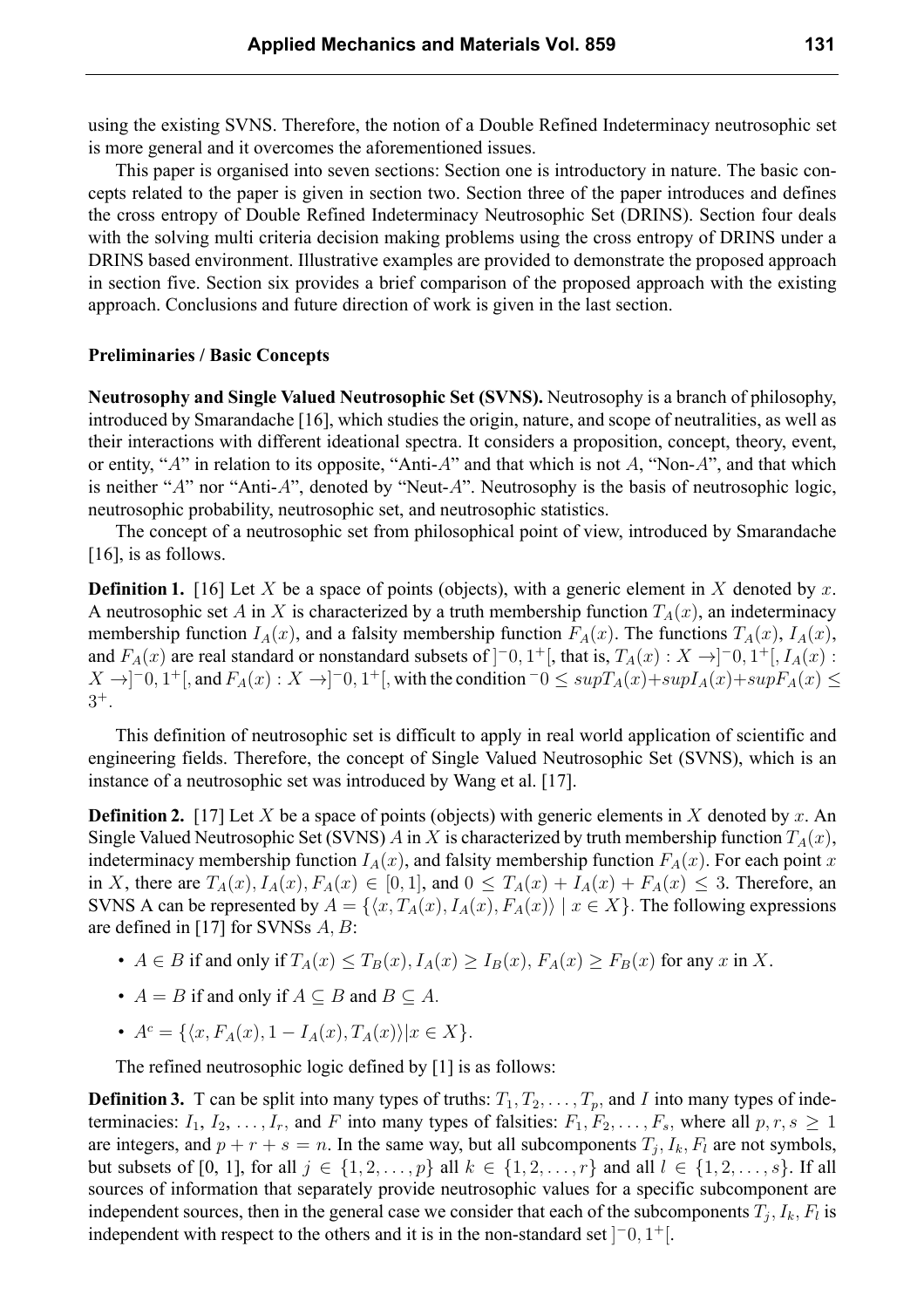#### **Cross Entropy of SVNSs and Multicriteria Decision Making.**

The concepts of cross-entropy and symmetric discrimination information measures between two fuzzy sets proposed by Shang and Jiang [9] and between two SVNSs was proposed by Ye [20].

**Definition 4.** Assume that  $A = (A(x_1), A(x_2), \ldots, A(x_n))$  and  $B = (B(x_1), B(x_2), \ldots, B(x_n))$  are two fuzzy sets in the universe of discourse  $X = x_1, x_2, \ldots, x_n$ . The fuzzy cross entropy of *A* from *B* is defined as follows:

$$
H(A, B) = \sum_{i=1}^{n} \left\{ A(x_i) \log_2 \frac{A(x_i)}{\frac{1}{2}(A(x_i) + B(x_i))} + (1 - A(x_i)) \log_2 \frac{(1 - A(x_i))}{1 - \frac{1}{2}(A(x_i) + B(x_i))} \right\}
$$
(1)

which indicates the degree of discrimination of *A* from *B*.

Shang and Jiang [9] proposed a symmetric discrimination information measure  $I(A, B) = H(A, B) + H(B, A)$  since  $H(A, B)$  is not symmetric with respect to its arguments. Moreover, there are  $I(A, B) \ge 0$  and  $I(A, B) = 0$  if and only if  $A = B$ . The cross entropy and symmetric discrimination information measures between two fuzzy sets was extended to SVNSs by Ye [20].

Let *A* and *B* be two SVNSs in a universe of discourse  $X = \{x_1, x_2, \ldots, x_n\}$ , which are denoted by  $A = \{ \langle x_i, T_A(x_i), I_A(x_i), F_A(x_i) \rangle \mid x_i \in X \}$  and  $B = \{ \langle x_i, T_B(x_i), I_B(x_i), F_B(x_i) \rangle \mid x_i \in X \},$ where  $T_A(x_i)$ ,  $I_A(x_i)$ ,  $F_A(x_i)$ ,  $T_B(x_i)$ ,  $I_B(x_i)$ ,  $F_B(x_i) \in [0,1]$  for every  $x_i \in X$ .

The information carried by the truth, indeterminacy and falsity memberships in SVNSs, *A* and *B* is considered as fuzzy spaces with three elements. Based on Equation 1, the amount of information for discrimination of  $T_A(x_i)$  from  $T_B(x_i)$  ( $i = 1, 2, ..., n$ ) is given as

$$
E^{T}(A, B; x_i) = T_A(x_i)log_2 \frac{T_A(x_i)}{T_B(x_i)} + (1 - T_A(x_i))log_2 \frac{1 - T_A(x_i)}{1 - \frac{1}{2}(T_A(x_i) + T_B(x_i))}.
$$

The expected information based on the single membership for discrimination of *A* against *B* is

$$
E^{T}(A,B) = \sum_{i=1}^{n} \left\{ T_{A}(x_{i}) log_{2} \frac{T_{A}(x_{i})}{T_{B}(x_{i})} + (1 - T_{A}(x_{i})) log_{2} \frac{1 - T_{A}(x_{i})}{1 - \frac{1}{2}(T_{A}(x_{i}) + T_{B}(x_{i}))} \right\}.
$$

Similarly, the indeterminacy and the falsity membership function, have the following amounts of information:

$$
E^{I}(A, B) = \sum_{i=1}^{n} \left\{ I_{A}(x_{i}) log_{2} \frac{I_{A}(x_{i})}{I_{B}(x_{i})} + (1 - I_{A}(x_{i})) log_{2} \frac{1 - I_{A}(x_{i})}{1 - \frac{1}{2}(I_{A}(x_{i}) + I_{B}(x_{i}))} \right\}
$$

$$
E^{F}(A, B) = \sum_{i=1}^{n} \left\{ F_{A}(x_{i}) log_{2} \frac{F_{A}(x_{i})}{F_{B}(x_{i})} + (1 - F_{A}(x_{i})) log_{2} \frac{1 - F_{A}(x_{i})}{1 - \frac{1}{2}(F_{A}(x_{i}) + F_{B}(x_{i}))} \right\}.
$$

The single valued neutrosophic cross entropy measure between *A* and *B* is obtained as the sum of the three measures:

$$
E(A, B) = E^{T}(A, B) + E^{I}(A, B) + E^{F}(A, B)
$$

*E*(*A, B*) also indicates discrimination degree of *A* from *B*.

According to Shannon's inequality [6], it is seen that  $E(A, B) \ge 0$ , and  $E(A, B) = 0$  if and only if  $T_A(x_i) = T_B(x_i)$ ,  $I_A(x_i) = I_B(x_i)$ , and  $F_A(x_i) = F_B(x_i)$  for any  $x_i \in X$ . Moreover, it is seen that  $E(A^c, B^c) = E(A, B)$ , where  $A^c$  and  $B^c$  are the complement of SVNSs of *A* and *B*, respectively. Then,  $E(A, B)$  is not symmetric, i.e.,  $E(B, A) \neq E(A, B)$ , so it is modified to a symmetric discrimination information measure for SVNSs as

$$
D(A, B) = E(A, B) + E(B, A).
$$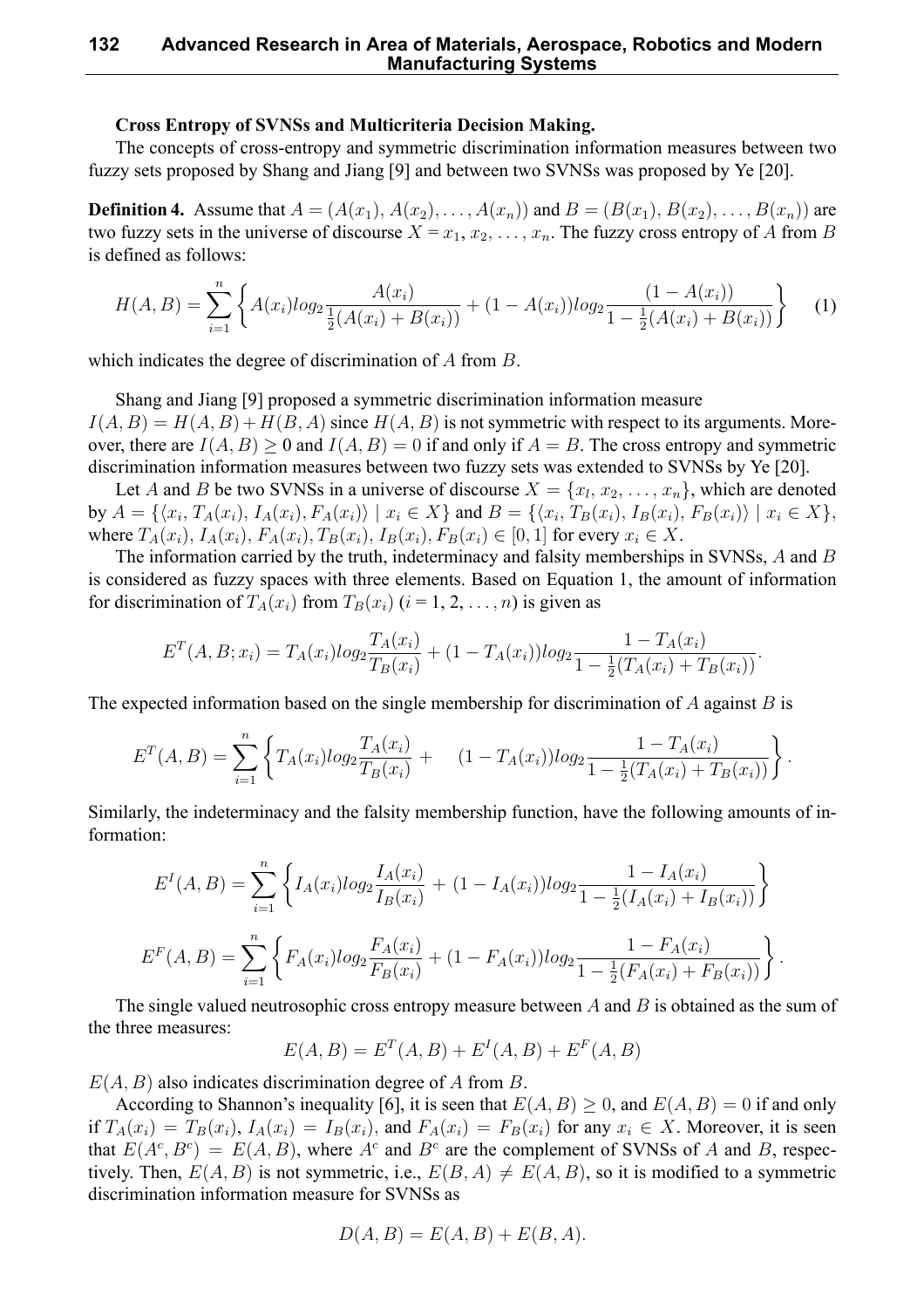The larger the difference between *A* and *B* is, the larger  $D(A, B)$  is. The cross entropy of SVNS was used to handle the multicriteria decision making problem under single valued neutrosophic environment by means of the cross entropy measure of SVNSs.

The weighted cross entropy between an alternative *A<sup>i</sup>* and the ideal alternative *A<sup>∗</sup>* is calculated as

$$
D(A^*, A_i) = \sum_{i=1}^n w_j \left\{ \log_2 \frac{1}{\frac{1}{2}(1+T_{ij})} + \log_2 \frac{1}{1+\frac{1}{2}(I_{ij})} + \log_2 \frac{1}{1+\frac{1}{2}(F_{ij})} \right\} + \sum_{i=1}^n w_j \left\{ T_{ij} \log_2 \frac{T_{ij}}{\frac{1}{2}(1+T_{ij})} + (1-T_{ij}) \log_2 \frac{1-T_{ij}}{1-\frac{1}{2}(1+T_{ij})} \right\} + \sum_{i=1}^n w_j \left\{ I_{ij} + (1-I_{ij}) \log_2 \frac{1-I_{ij}}{1-\frac{1}{2}(I_{ij})} \right\} + \sum_{i=1}^n w_j \left\{ F_{ij} + (1-F_{ij}) \log_2 \frac{1-F_{ij}}{1-\frac{1}{2}(F_{ij})} \right\}.
$$

Based on the cross entropy value the ranking is carried out. The best alternative is selected based in the ranking of the cross entropy values.

**Double Refined Indeterminacy Neutrosophic Sets (DRINSs) and Their Properties.**

Indeterminacy deals with uncertainty that is faced in every sphere of life by everyone. It makes research/science more realistic and sensitive by introducing the indeterminate aspect of life as a concept. There are times in real world where the indeterminacy *I* can be identified to be indeterminacy which has more of truth value than false value, but it cannot be classified as truth. Similarly in some cases the indeterminacy can be identified to be indeterminacy which has more of false value than truth value, but it cannot be classified as false. To provide more sensitivity to indeterminacy, this kind of indeterminacy is classified into two. When the indeterminacy *I* can be identified as indeterminacy which is more of truth value than false value, but it cannot be classified as truth, it is considered to be indeterminacy leaning towards truth  $(I_T)$ . Whereas in case the indeterminacy can be identified to be indeterminacy which is more of false value than truth value, but it cannot be classified as false, it is considered to be indeterminacy leaning towards false  $(I_F)$ .

Indeterminacy leaning towards truth and indeterminacy leaning towards falsity make the handling of the indeterminacy involved in the scenario to be more meaningful, logical, accurate and precise. It provides a better and detailed view of the existing indeterminacy.

The definition of Double Refined Indeterminacy Neutrosophic Set (DRINS) [28] is as follows:

**Definition 5.** Let *X* be a space of points (objects) with generic elements in *X* denoted by *x*. A Double Refined Indeterminacy Neutrosophic Set (DRINS) *A* in *X* is characterized by truth membership function  $T_A(x)$ , indeterminacy leaning towards truth membership function  $I_{TA}(x)$ , indeterminacy leaning towards falsity membership function  $I_{FA}(x)$ , and falsity membership function  $F_A(x)$ . For each generic element  $x \in X$ , there are  $T_A(x)$ ,  $I_{TA}(x)$ ,  $I_{FA}(x)$ ,  $F_A(x) \in [0,1]$ , and  $0 \le T_A(x) + I_{TA}(x) + I_{FA}(x) + I_{FA}(x)$  $F_A(x) \leq 4.$ 

Therefore, a DRINS *A* can be represented by

$$
A = \{ \langle x, T_A(x), I_{TA}(x), I_{FA}(x), F_A(x) \rangle \mid x \in X \}.
$$

A DRINS *A* is represented as

$$
A = \int_{X} \{ \langle T(x), I_T(x), I_F(x), F(x) \rangle / dx, x \in X \}
$$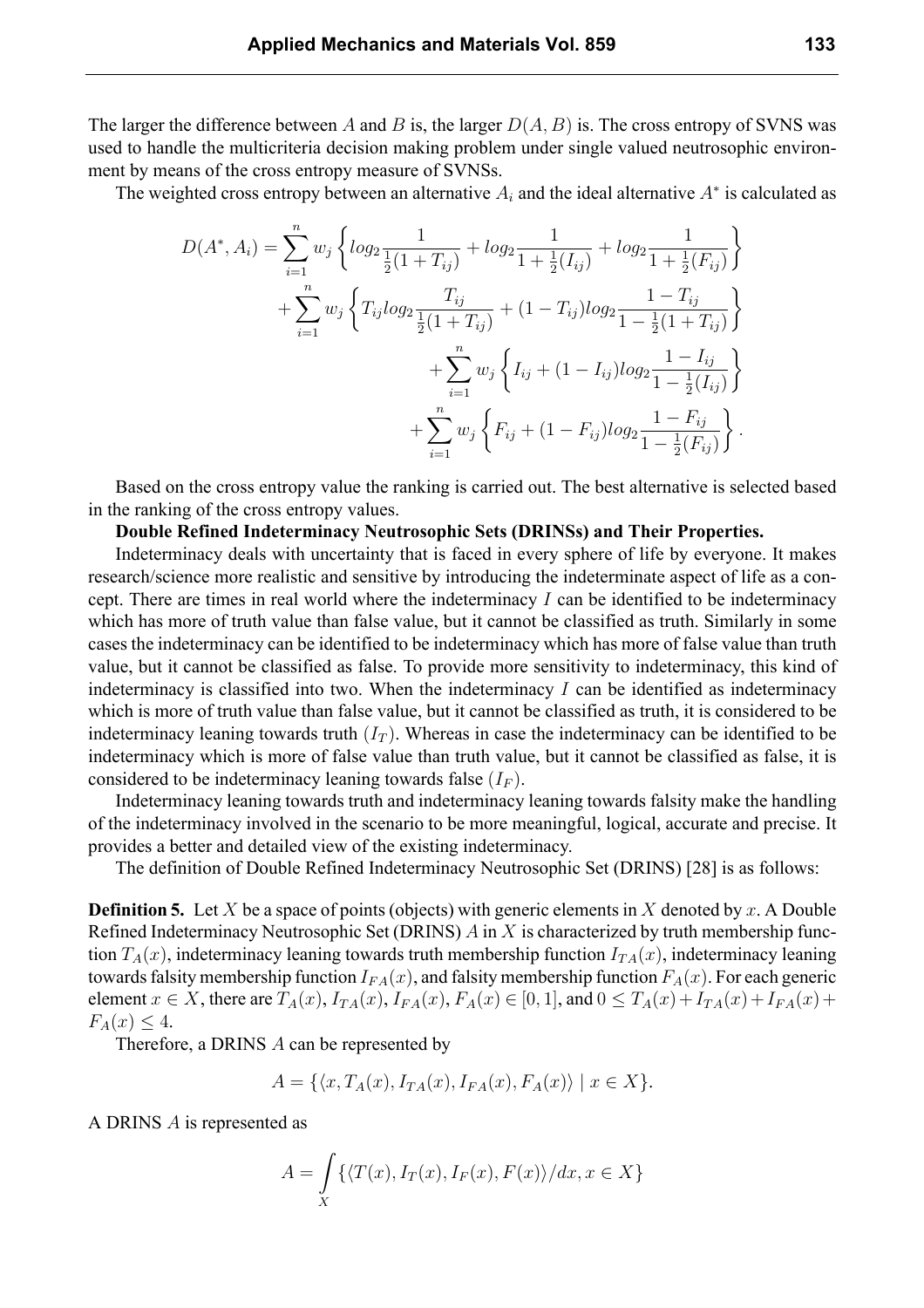when *X* is continuous. It is represented as

$$
A = \sum_{i=1}^{n} \{ \langle T(x_i), I_T(x_i), I_F(x_i), F(x_i) \rangle \mid x_i, x_i \in X \}
$$

when *X* is discrete.

To illustrate the application of DRINS in the real world condsider parameters that are commonly used to define quality of service of semantic web services like capability, trustworthiness and price for illustrative purpose. The evaluation of quality of service of semantic web services [29] is used to illustrate set theoretic operation on Double Refined Indeterminacy Neutrosophic Sets (DRINSs).

**Definition 6.** The complement of a DRINS *A* denoted by  $c(A)$  is defined as  $T_{c(A)}(x) = F_A(x)$ ,  $I_{Tc(A)}(x) = 1 - I_{TA}(x)$ ,  $I_{Fc(A)}(x) = 1 - I_{FA}(x)$  and  $F_{c(A)}(x) = T_A(x)$  for all x in X.

**Definition 7.** A DRINS *A* is contained in the other DRINS *B*, that is  $A \subseteq B$ , if and only if  $T_A(x) \leq$  $T_B(x)$ ,  $I_{TA}(x) \leq I_{TB}(x)$ ,  $I_{FA}(x) \leq I_{FB}(x)$  and  $F_A(x) \geq F_B(x)$   $\forall x$  in X.

Note that by the definition of containment relation, *X* is a partially ordered set and not a totally ordered set.

**Definition 8.** Two DRINSs *A* and *B* are equal, denoted as  $A = B$ , if and only if  $A \subseteq B$  and  $B \subseteq A$ .

The union of two DRINSs *A* and *B* is a DRINS *C*, denoted as *C* = *A∪B*, , the intersection of two DRINSs *A* and *B* is a DRINS *C*, denoted as *C* = *A ∩ B*, and the difference of two DRINSs *A* and *B* is *D*, written as  $D = A \setminus B$ , was defined in [28]. Three operators called as truth favourite ( $\triangle$ ), falsity favourite (*▽*) and indeterminacy neutral (*∇*) are defined over DRINSs. Two operators truth favourite  $(\triangle)$  and falsity favourite  $(\nabla)$  are defined to remove the indeterminacy in the DRINSs and transform it into intuitionistic fuzzy sets or paraconsistent sets. Similarly the DRINS can be transformed into a SVNS by applying indeterminacy neutral (*∇*) operator that combines the indeterminacy values of the DRINS. These three operators are unique on DRINSs.

**Definition 9.** The truth favourite of a DRINS *A*, written as  $B = \triangle A$ , whose truth membership and falsity membership functions are related to those of A by  $T_B(x) = min(T_A(x) + I_{TA}(x), 1), I_{TB}(x) =$  $0, I_{FB}(x) = 0$  and  $F_B(x) = F_A(x)$  for all x in X.

**Definition 10.** The falsity favourite of a DRINS *A*, written as  $B = \nabla A$ , whose truth membership and falsity membership functions are related to those of *A* by  $T_B(x) = T_A(x)$ ,  $I_{TB}(x) = 0$ ,  $I_{FB}(x) = 0$ and  $F_B(x) = min(F_A(x) + I_{FA}(x), 1)$  for all *x* in *X*.

**Definition 11.** The indeterminacy neutral of a DRINS *A*, written as  $B = \nabla A$ , whose truth membership, indeterminate membership and falsity membership functions are related to those of *A* by  $T_B(x) = T_A(x)$ ,  $I_{TB}(x) = min(I_{TA}(x) + I_{TB}(x), 1)$ ,  $I_{FB}(x) = 0$  and  $F_B(x) = F_A(x)$  for all x in *X*.

All set theoretic operators like commutativity, Associativity, Distributivity, Idempotency, Absorption and the De Morgan's Laws were defined over DRINSs [28]. The definition of complement, union and intersection of DRINSs and DRINSs itself satisfies most properties of the classical set, fuzzy set, intuitionistic fuzzy set and SNVS. Similar to fuzzy set, intuitionistic fuzzy set and SNVS, it does not satisfy the principle of middle exclude.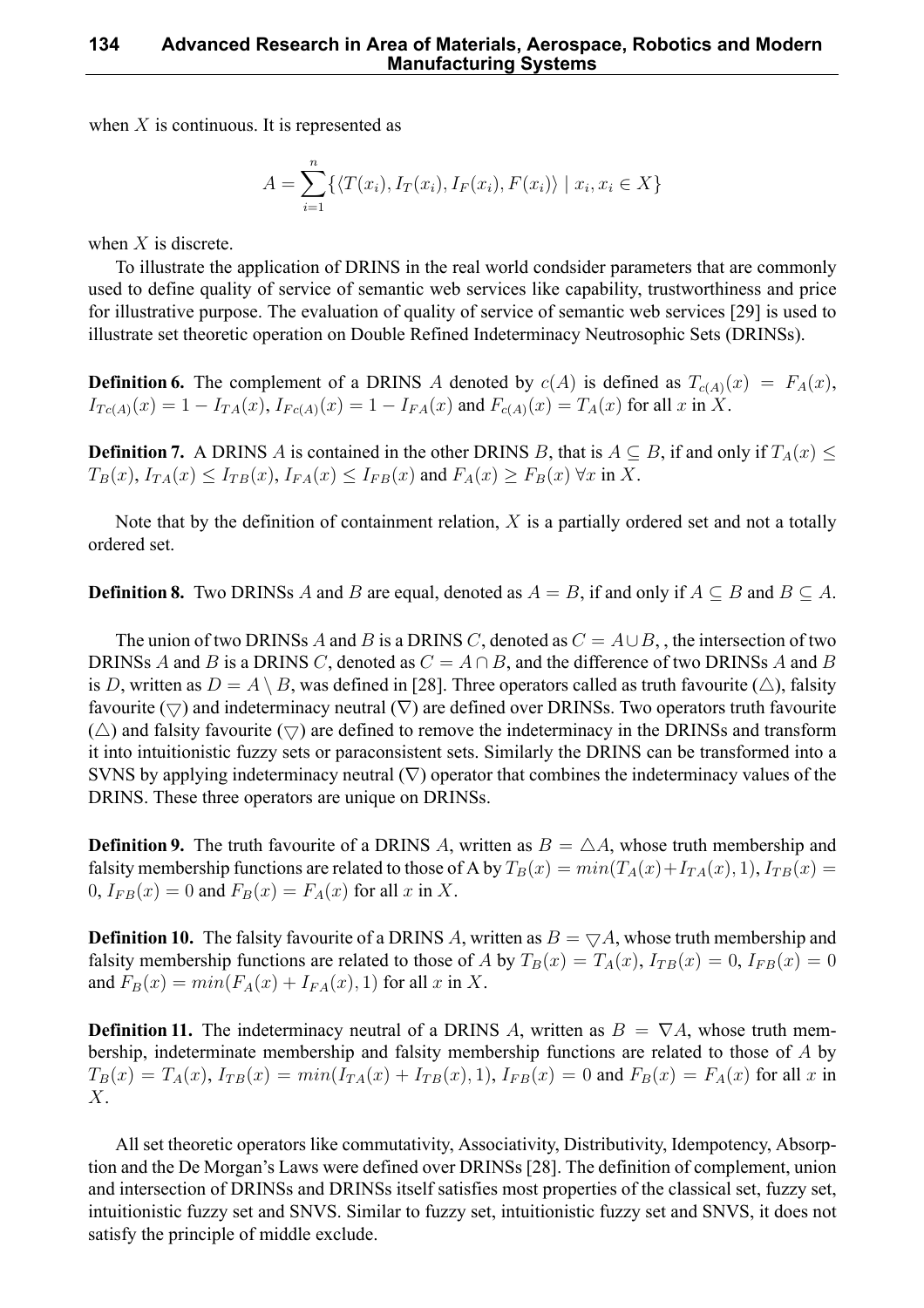#### **Cross Entropy of Double Refined Indeterminacy Neutrosophic Sets (DRINSs)**

Consider two DRINSs A and B in a universe of discourse  $X = x_l, x_2, \ldots, x_n$ , which are denoted by  $A = \{ \langle x_i, T_A(x_i), I_{TA}(x_i), I_{FA}(x_i), F_A(x_i) \rangle \mid x_i \in X \}$ and  $B = \{ \langle x_i, T_B(x_i), I_{TB}(x_i), I_{FB}(x_i), F_B(x_i) \rangle \mid x_i \in X \},$ 

where  $T_A(x_i)$ ,  $I_{TA}(x_i)$ ,  $I_{FA}(x_i)$ ,  $F_A(x_i)$ ,  $T_B(x_i)$ ,  $I_{TB}(x_i)$ ,  $I_{FB}(x_i)$ ,  $F_B(x_i) \in [0,1]$  for every  $x_i \in X$ . The information carried by the truth membership, indeterminacy leaning towards truth membership, indeterminacy leaning towards falsity membership, and the falsity membership in DRINSs *A* and *B* are considered as fuzzy spaces with four elements. Thus based on Equation 1, the amount of information for discrimination of  $T_A(x_i)$  from  $T_B(x_i)$  ( $i = 1, 2, ..., n$ ) can be given by

$$
E^{T}(A, B; x_{i}) = T_{A}(x_{i})log_{2} \frac{T_{A}(x_{i})}{T_{B}(x_{i})} + (1 - T_{A}(x_{i}))log_{2} \frac{1 - T_{A}(x_{i})}{1 - \frac{1}{2}(T_{A}(x_{i}) + T_{B}(x_{i}))}
$$

Therefore, the expected information based on the single membership for discrimination of A against B is expressed by

$$
E^{T}(A,B) = \sum_{i=1}^{n} \left\{ T_A(x_i) log_2 \frac{T_A(x_i)}{T_B(x_i)} + (1 - T_A(x_i)) log_2 \frac{1 - T_A(x_i)}{1 - \frac{1}{2}(T_A(x_i) + T_B(x_i))} \right\}
$$

Similarly, considering the indeterminacy leaning towards truth membership function, indeterminacy leaning towards falsity membership function and falsity membership function the following amounts of information is given:

$$
E^{I_T}(A, B) = \sum_{i=1}^n \left\{ I_{TA}(x_i) \log_2 \frac{I_{TA}(x_i)}{I_{TB}(x_i)} + (1 - I_{TA}(x_i)) \log_2 \frac{1 - I_{TA}(x_i)}{1 - \frac{1}{2}(I_{TA}(x_i) + I_{TB}(x_i))} \right\},
$$
  
\n
$$
E^{I_F}(A, B) = \sum_{i=1}^n \left\{ I_{FA}(x_i) \log_2 \frac{I_{FA}(x_i)}{I_{FB}(x_i)} + (1 - I_{FA}(x_i)) \log_2 \frac{1 - I_{FA}(x_i)}{1 - \frac{1}{2}(I_{FA}(x_i) + I_{FB}(x_i))} \right\},
$$
  
\n
$$
E^{F}(A, B) = \sum_{i=1}^n \left\{ F_A(x_i) \log_2 \frac{F_A(x_i)}{F_B(x_i)} + (1 - F_A(x_i)) \log_2 \frac{1 - F_A(x_i)}{1 - \frac{1}{2}(F_A(x_i) + F_B(x_i))} \right\}.
$$

The Double Refined Indeterminacy neutrosophic cross entropy measure between *A* and *B* is obtained as the sum of the four measures:

$$
E(A, B) = ET(A, B) + EIT(A, B) + EIF(A, B) + EF(A, B)
$$

*E*(*A, B*) also indicates discrimination degree of *A* from *B*. According to Shannon's inequality [5], it can be easily proved that  $E(A, B) \ge 0$ , and  $E(A, B) = 0$  if and only if  $T_A(x_i) = T_B(x_i)$ ,  $I_{TA}(x_i) =$  $I_{TB}(x_i)$ ,  $I_{FA}(x_i) = I_{FB}(x_i)$ , and  $F_A(x_i) = F_B(x_i)$  for any  $x_i \in X$ . It easily seen that  $E(A^c, B^c) =$  $E(A, B)$ , where  $A^c$  and  $B^c$  are the complement of DRINSs *A* and *B*, respectively. Since  $E(A, B)$  is not symmetric it is modified to a symmetric discrimination information measure for DRINSs as

$$
D(A, B) = E(A, B) + E(B, A)
$$
\n<sup>(2)</sup>

The larger *D*(*A, B*) is, the larger the difference between *A* and *B* is.

*i*=1

A cross entropy measure based only on the indeterminacy involved in the scenario is introduced in this paper. Indeterminacy based cross entropy is defined as the sum of information of indeterminacy leaning towards falsity membership and information of indeterminacy leaning towards truth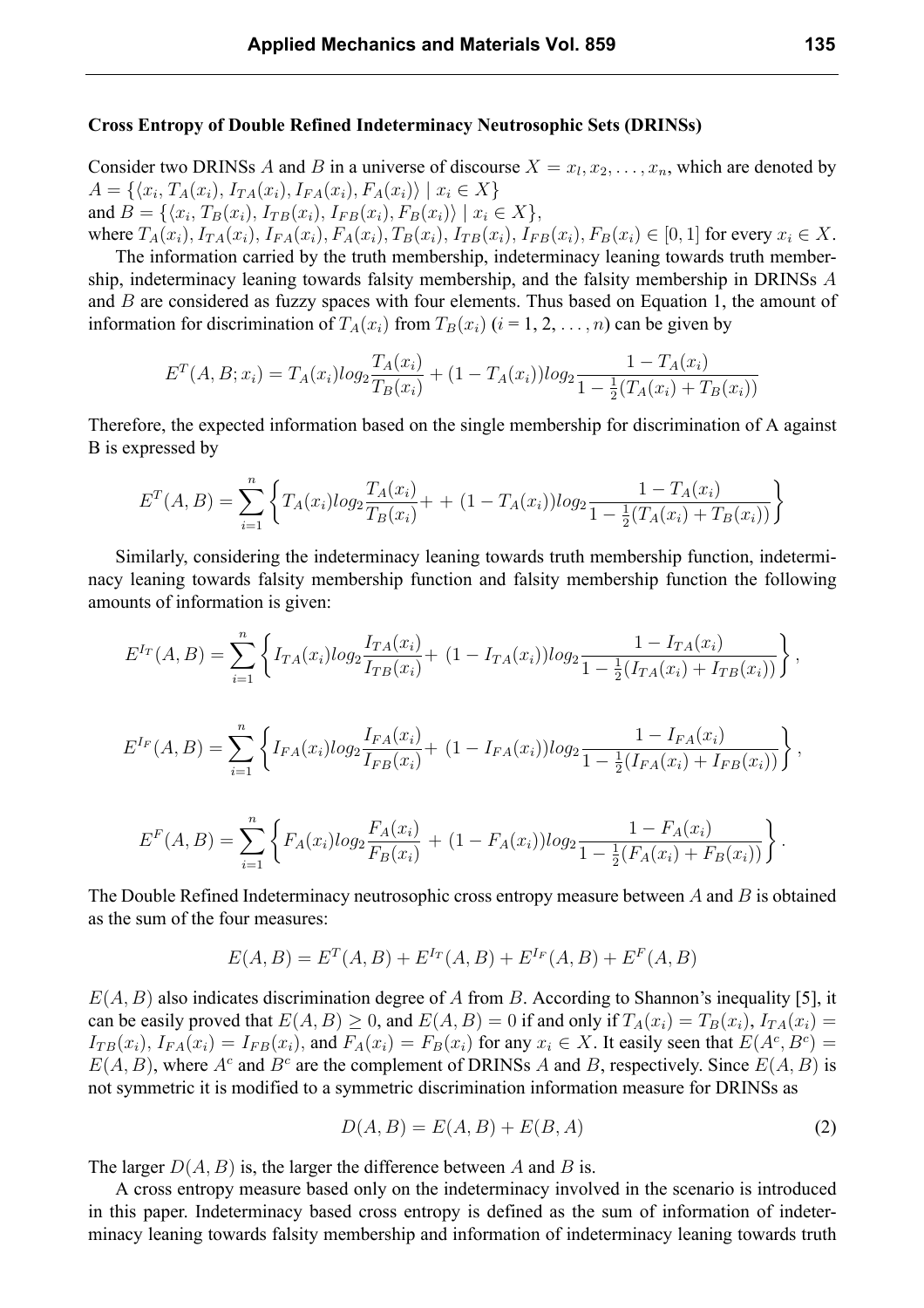membership. The indeterminacy based cross entropy *IE*(*A, B*) is the Double Refined Indeterminacy neutrosophic cross entropy measure based on indeterminacy between *A* and *B*; is obtained as the sum of the two measures:

$$
IE(A, B) = \sum_{i=1}^{n} \left\{ I_{TA}(x_i) log_2 \frac{I_{TA}(x_i)}{I_{TB}(x_i)} + (1 - I_{TA}(x_i)) log_2 \frac{1 - I_{TA}(x_i)}{1 - \frac{1}{2}(I_{TA}(x_i) + I_{TB}(x_i))} \right\}
$$
  
+ 
$$
\sum_{i=1}^{n} \left\{ I_{FA}(x_i) log_2 \frac{I_{FA}(x_i)}{I_{FB}(x_i)} + (1 - I_{FA}(x_i)) log_2 \frac{1 - I_{FA}(x_i)}{1 - \frac{1}{2}(I_{FA}(x_i) + I_{FB}(x_i))} \right\}
$$

It indicates the discrimination degree of indeterminacy of *A* from *B*. According to Shannon's inequality [5], it can be easily proved that  $IE(A, B) \geq 0$ , and  $IE(A, B) = 0$  if and only if  $T_A(x_i) =$  $T_B(x_i)$ ,  $I_{TA}(x_i) = I_{TB}(x_i)$ ,  $I_{FA}(x_i) = I_{FB}(x_i)$ , and  $F_A(x_i) = F_B(x_i)$  for any  $x_i \in X$ . It is easily seen that  $IE(A^c, B^c) = IE(A, B)$ , where  $A^c$  and  $B^c$  are the complement of DRINSs *A* and *B*, respectively. Since *IE*(*A, B*) is not symmetric, it is modified to a symmetric discrimination information measure for DRINSs as

$$
ID(A, B) = IE(A, B) + IE(B, A).
$$
\n(3)

The larger the difference in indeterminacy between *A* and *B* is, the larger *ID*(*A, B*) is.

#### **Multicriteria Decision Making Method Based on the Cross Entropy of DRINS**

In a multicriteria decision making problem all the alternatives are evaluated depending on a number of criteria or some attributes, and the best alternative is selected from all the possible alternatives. Mostly multicriteria decision making problem have to be inclusive of uncertain, imprecise, incomplete, and inconsistent information that are present in real world to make it more realistic. DRINS can be used to represent this information with accuracy and precision. In this section, by means of utilizing the cross entropy measure of DRINSs and indeterminacy based cross entropy a method for solving the multicriteria decision making problem when considered in a Double Refined Indeterminacy neutrosophic environment, is proposed.

Let  $A = \{A_1, A_2, \ldots, A_m\}$  be a set of feasible alternatives and  $C = \{C_1, C_2, \ldots, C_n\}$  be the set of criteria under consideration. The weight of the criterion  $C_j$  ( $j = 1, 2, \ldots, n$ ), provided by the decision maker, is  $w_j$ ,  $w_j \in [0,1]$  and  $\sum_{i=1}^n w_i = 1$ . The characteristic of the alternative  $A_i(i)$  $(1, 2, \ldots, m)$  is given by DRINS  $A_i = \{ \langle C_j, T_{A_i}(C_j), I_{TA_i}(C_j), I_{FA_i}(C_j), F_{A_i}(C_j) \rangle \mid C_j \in C \}$  where  $T_{A_i}(C_j), I_{TA_i}(C_j), I_{FA_i}(C_j), F_{A_i}(C_j) \in [0,1], j = 1,2,\ldots,n$  and  $i = 1,2,\ldots,m$ .

Now,  $T_{A_i}(C_j)$  specifies the degree to which the alternative  $A_i$  fulfils the criterion  $C_j$ ,  $I_{TA_i}(C_j)$ specifies the indeterminacy leaning towards truth degree to which the alternative *A<sup>i</sup>* fulfils or does not fulfil the criterion  $C_j$ . Similarly  $I_{FA_i}(C_j)$  specifies the indeterminacy leaning towards false degree (or false leaning indeterminacy) to which the alternative  $A_i$  fulfils or does not fulfil the criterion  $C_j$ , and  $F_{A_i}(C_j)$  specifies the degree to which the alternative  $A_i$  does not fulfil the criterion  $C_j$ .

A criterion value is generally obtained from the calculation of an alternative *A<sup>i</sup>* with respect to a criteria  $C_i$  by means of a score law and data processing in practice [12, 17]. It is represented as  $\langle C_j, T_{A_i}(C_j), I_{TA_i}(C_j), I_{FA_i}(C_j), F_{A_i}(C_j) \rangle$  in  $A_i$ , is denoted by the symbol  $a_{ij} = \langle T_{ij}, I_{Tij}, I_{Fij}, F_{ij} \rangle$  $(j = 1, 2, \ldots, n$ , and  $i = 1, 2, \ldots, m$ ),

Therefore, a Double Refined Indeterminacy neutrosophic decision matrix  $A = (a_{ij})_{m \times n}$  is obtained.

$$
A = \left(\begin{array}{cccc} a_{11} & a_{12} & \dots & a_{1n} \\ a_{21} & a_{22} & \dots & a_{2n} \\ \vdots & \vdots & & \vdots \\ a_{m1} & a_{m2} & \dots & a_{mn} \end{array}\right)
$$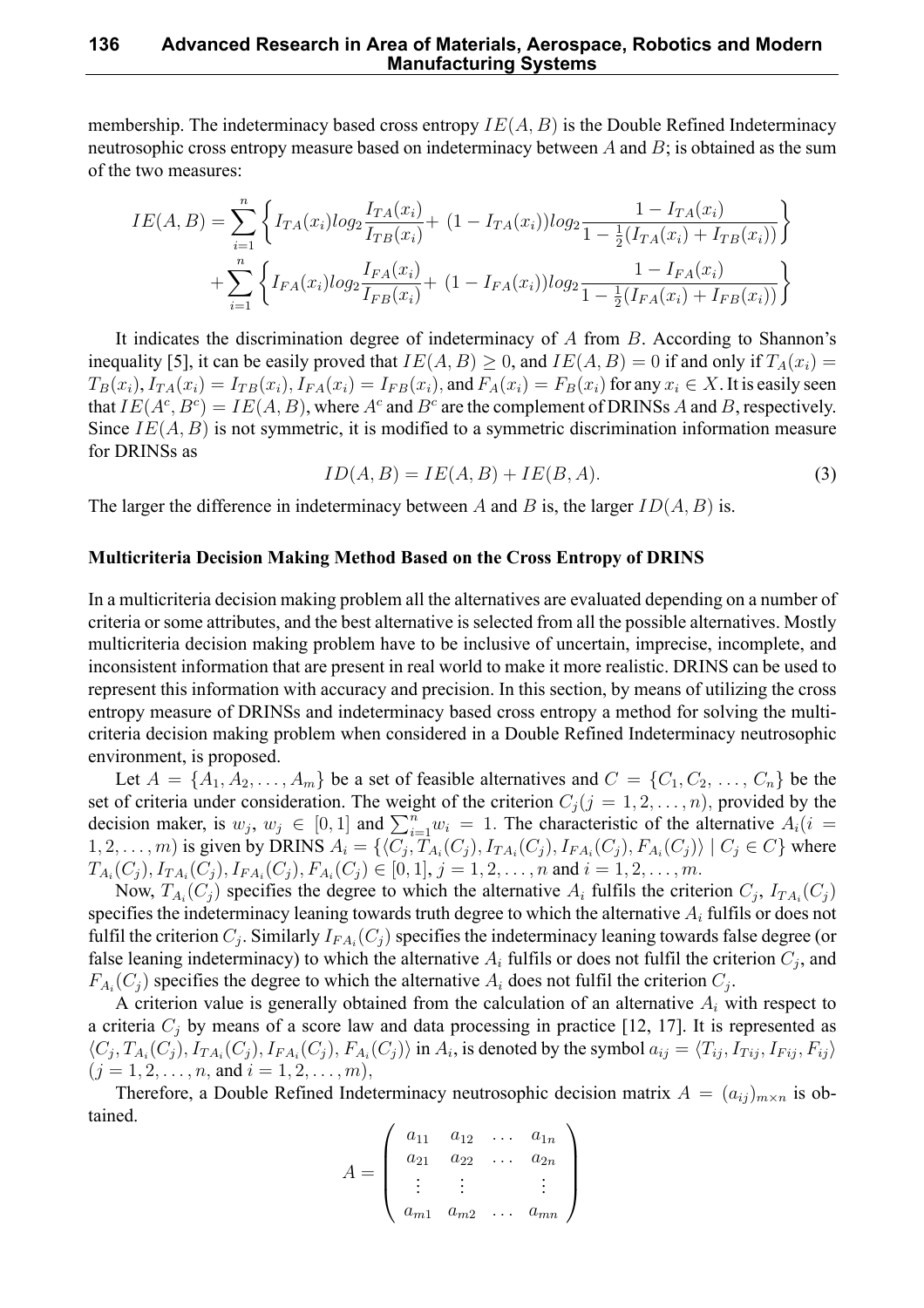$$
= \left(\begin{array}{cccc} \langle T_{11}, I_{T11}, I_{F11}, F_{11} \rangle & \langle T_{12}, I_{T12}, I_{F12}, F_{12} \rangle & \dots & \langle T_{1n}, I_{T1n}, I_{F1n}, F_{1n} \rangle \\ \langle T_{21}, I_{T21}, I_{F21}, F_{21} \rangle & \langle T_{22}, I_{T22}, I_{F22}, F_{22} \rangle & \dots & \langle T_{2n}, I_{T2n}, I_{F2n}, F_{2n} \rangle \\ \vdots & \vdots & & \vdots \\ \langle T_{m1}, I_{Tm1}, I_{Fm1}, F_{m1} \rangle & \langle T_{m2}, I_{Tm2}, I_{Fm2}, F_{m2} \rangle & \dots & \langle T_{mn}, I_{Tmn}, I_{Fmn}, F_{mn} \rangle \end{array}\right)
$$

The concept of ideal point is utilized to aid the identification of the best alternative in the decision set, in multicriteria decision making environments. It is known that an ideal alternative cannot exist in the real world; but it does serves as a useful theoretical construct against which alternatives can be evaluated [12].

Therefore an ideal criterion value  $a_j^* = \langle T_j^*, I_{Tj}^*, I_{Fj}^*, F_j^* \rangle = \langle 1, 0, 0, 0 \rangle (j = 1, 2, \dots, n)$  is defined in the ideal alternative *A<sup>∗</sup>* . By applying Equation 2 the weighted cross entropy between an alternative *A<sup>i</sup>* and ideal alternative *A<sup>∗</sup>* is obtained to be

$$
D(A^*, A_i) = \sum_{j=1}^{n} w_j \left\{ \log_2 \frac{1}{\frac{1}{2}(1+T_{ij})} + \log_2 \frac{1}{1-\frac{1}{2}(I_{Tij})} + \log_2 \frac{1}{1-\frac{1}{2}(I_{Fij})} + \log_2 \frac{1}{1-\frac{1}{2}(F_{ij})} \right\} + \sum_{j=1}^{n} w_j \left\{ T_{ij} \log_2 \frac{T_{ij}}{\frac{1}{2}(1+T_{ij})} + (1-T_{ij}) \log_2 \frac{1-T_{ij}}{1-\frac{1}{2}(1+T_{ij})} \right\} + \sum_{j=1}^{n} w_j \left\{ I_{Tij} + (1-I_{Tij}) \log_2 \frac{1-I_{Tij}}{1-\frac{1}{2}(I_{Tij})} \right\} + \sum_{j=1}^{n} w_j \left\{ I_{Fij} + (1-I_{Fij}) \log_2 \frac{1-I_{Fij}}{1-\frac{1}{2}(I_{Fij})} \right\} + \sum_{j=1}^{n} w_j \left\{ F_{ij} + (1-F_{ij}) \log_2 \frac{1-F_{ij}}{1-\frac{1}{2}(F_{ij})} \right\}.
$$
 (4)

The smaller the value of  $D_i(A^*, A_i)$  is, the better the alternative  $A_i$  is, it implies that the alternative *Ai* is close to the ideal alternative *A<sup>∗</sup>* . The ranking order of all alternatives is determined and the best one is identified, through the calculation of the weighted cross entropy  $D_i(A^*, A_i)$   $(i = 1, 2, \ldots, m)$ between each alternative and the ideal alternative.

For calculating the indeterminate based cross entropy measure  $I<sub>T</sub>D$  between alternative A and the indeterminate ideal alternative  $A_{I_T}^*$  the indeterminate ideal alternative  $A_{I_T}^*$  is defined as an ideal criterion value

$$
a_j^* = \langle T_j^*, I_{Tj}^*, I_{Fj}^*, F_j^* \rangle = \langle 0, 1, 0, 0 \rangle (j = 1, 2, \dots, n).
$$

By applying Equation 3 the weighted indeterminacy based cross entropy between an alternative  $A_i$  and the ideal alternative  $A_{I_T}^*$  is obtained to be

$$
I_{T}D(A_{I_{T}}^{*}, A_{i}) = \sum_{j=1}^{n} w_{j} \left\{ log_{2} \frac{1}{\frac{1}{2}(1 + I_{Tij})} + log_{2} \frac{1}{1 - \frac{1}{2}(I_{Fij})} \right\} + \sum_{j=1}^{n} w_{j} \left\{ I_{Tij} log_{2} \frac{I_{Tij}}{\frac{1}{2}(1 + I_{Tij})} + (1 - I_{Tij}) log_{2} \frac{1 - I_{Tij}}{1 - \frac{1}{2}(1 + I_{Tij})} \right\} + \sum_{j=1}^{n} w_{j} \left\{ I_{Fij} + (1 - I_{Fij}) log_{2} \frac{1 - I_{Fij}}{1 - \frac{1}{2}(I_{Fij})} \right\}.
$$
 (5)

To study the indeterminate ideal alternative  $A_{I_F}^*$ , which based on indeterminacy leaning towards falsity, it is defined using the ideal criterion value  $a_j^* = \langle T_j^*, I_{Tj}^*, I_{Fj}^*, F_j^* \rangle = \langle 0, 0, 1, 0 \rangle (j = 1, 2, \dots, n)$ .

*.*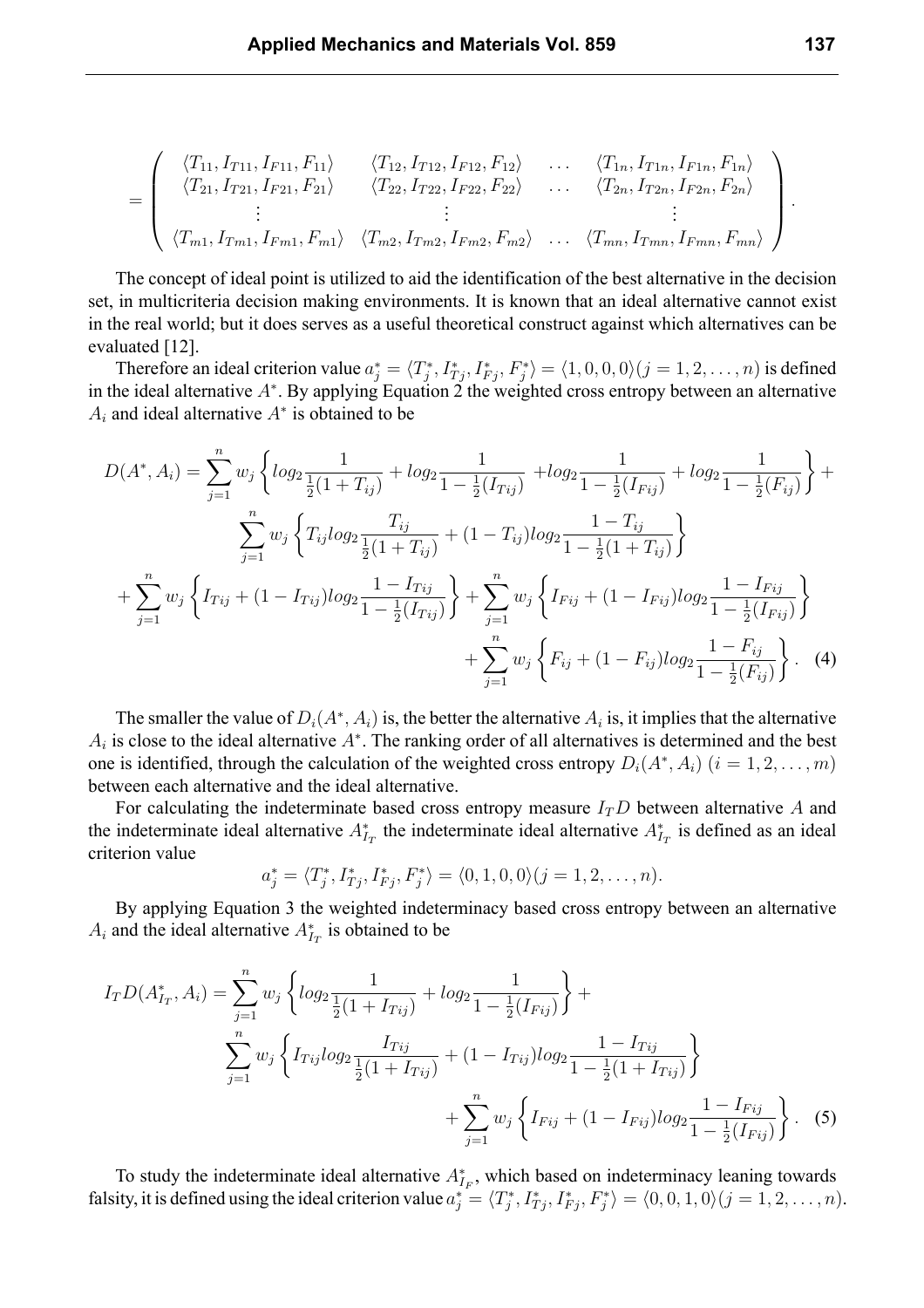#### **138 Advanced Research in Area of Materials, Aerospace, Robotics and Modern Manufacturing Systems**

Calculating the indeterminate based cross entropy measure  $I<sub>F</sub>D$  between alternative A and the indeterminate ideal alternative  $A_{I_F}^*$ 

$$
I_F D(A_{IF}^*, A_i) = \sum_{i=1}^n w_j \left\{ \log_2 \frac{1}{\frac{1}{2}(1 + I_{Fig})} + \log_2 \frac{1}{1 - \frac{1}{2}(I_{Fig})} \right\} + \sum_{i=1}^n w_j \left\{ I_{Fig} \log_2 \frac{I_{Fig}}{\frac{1}{2}(1 + I_{Fig})} + (1 - I_{Fig}) \log_2 \frac{1 - I_{Fig}}{1 - \frac{1}{2}(1 + I_{Fig})} \right\} + \sum_{i=1}^n w_j \left\{ I_{Fig} + (1 - I_{Fig}) \log_2 \frac{1 - I_{Fig}}{1 - \frac{1}{2}(I_{Fig})} \right\} \tag{6}
$$

The average of  $I_T D(A_{IT}^*, A_i)$  and  $I_F D(A_{IF}^*, A_i)$  is taken as  $ID(A_I^*, A_i)$ .

$$
ID(A^*, A_i) = \frac{I_T D(A_{IT}^*, A_i) + I_F D(A_{IF}^*, A_i)}{2}.
$$
\n(7)

The larger the value of  $ID(A^*, A_i)$  is, the better the alternative  $A_i$  is, it implies that the alternative  $A_i$  is farther to the ideal alternative  $A^*$ . The ranking order of all alternatives is determined and the best one is identified, through the calculation of the indeterminacy based weighted cross entropy *ID*(*A<sup>∗</sup> , Ai*)  $(i = 1, 2, \ldots, m)$  between each alternative and the ideal alternative.

### **Illustrative Examples**

To illustrate the application of the proposed method, the multicriteria decision making problem from Tan and Chen [30] and Ye[19] is adapted. It is related with a manufacturing company that wants to select the best global supplier according to the core competencies of suppliers. Suppose that there are four suppliers  $A = A_1, A_2, A_3, A_4$  enlisted; whose core competencies are evaluated based of the following four criteria  $(C_1, C_2, C_3, C_4)$ :

- 1. (*C*1) the level of technology innovation,
- 2.  $(C_2)$  the control ability of flow,
- 3. (*C*3) the ability of management, and
- 4.  $(C_4)$  the level of service.

The weight vector related to the four criteria is  $w = (0.3, 0.25, 0.25, 0.2)$ .

The proposed multicriteria decision making approach is applied to select the best supplier. From the questionnaire of a domain expert, the evaluation of an alternative  $A_i$  ( $i = 1, 2, 3, 4$ ) with respect to a criterion  $C_i$  ( $j = 1, 2, 3, 4$ ), is obtained. For instance, when the opinion of an expert about an alternative  $A_1$  with respect to a criterion  $C_1$  is asked, he or she may say that the possibility in which the statement is true is 0.5, the degree in which he or she feels it true but is not sure is 0.07, the degree in which he or she feels it is false but is not sure is 0.03 and the possibility the statement is false is 0.3. It can be expressed as  $a_{11} = \langle 0.5, 0.07, 0.03, 0.2 \rangle$ , using the neutrosophic expression of DRINS. The possible alternatives with respect to the given four criteria is evaluated by the similar method from the expert, the following Double Refined Indeterminacy neutrosophic decision matrix A is obtained.

$$
A = \left( \begin{array}{cccccc} \langle 0.5, 0.07, 0.03, 0.2 \rangle & \langle 0.5, 0.08, 0.02, 0.4 \rangle & \langle 0.7, 0.06, 0.04, 0.2 \rangle & \langle 0.3, 0.4, 0.1, 0.1 \rangle \\ \langle 0.4, 0.12, 0.08, 0.3 \rangle & \langle 0.3, 0.04, 0.16, 0.4 \rangle & \langle 0.9, 0.06, 0.04, 0.1 \rangle & \langle 0.5, 0.1, 0.1, 0.2 \rangle \\ \langle 0.4, 0.17, 0.03, 0.1 \rangle & \langle 0.5, 0.18, 0.02, 0.3 \rangle & \langle 0.5, 0.06, 0.04, 0.4 \rangle & \langle 0.6, 0.14, 0.06, 0.1 \rangle \\ \langle 0.6, 0.07, 0.03, 0.2 \rangle & \langle 0.2, 0.15, 0.05, 0.5 \rangle & \langle 0.4, 0.16, 0.04, 0.2 \rangle & \langle 0.7, 0.11, 0.09, 0.1 \rangle \end{array} \right)
$$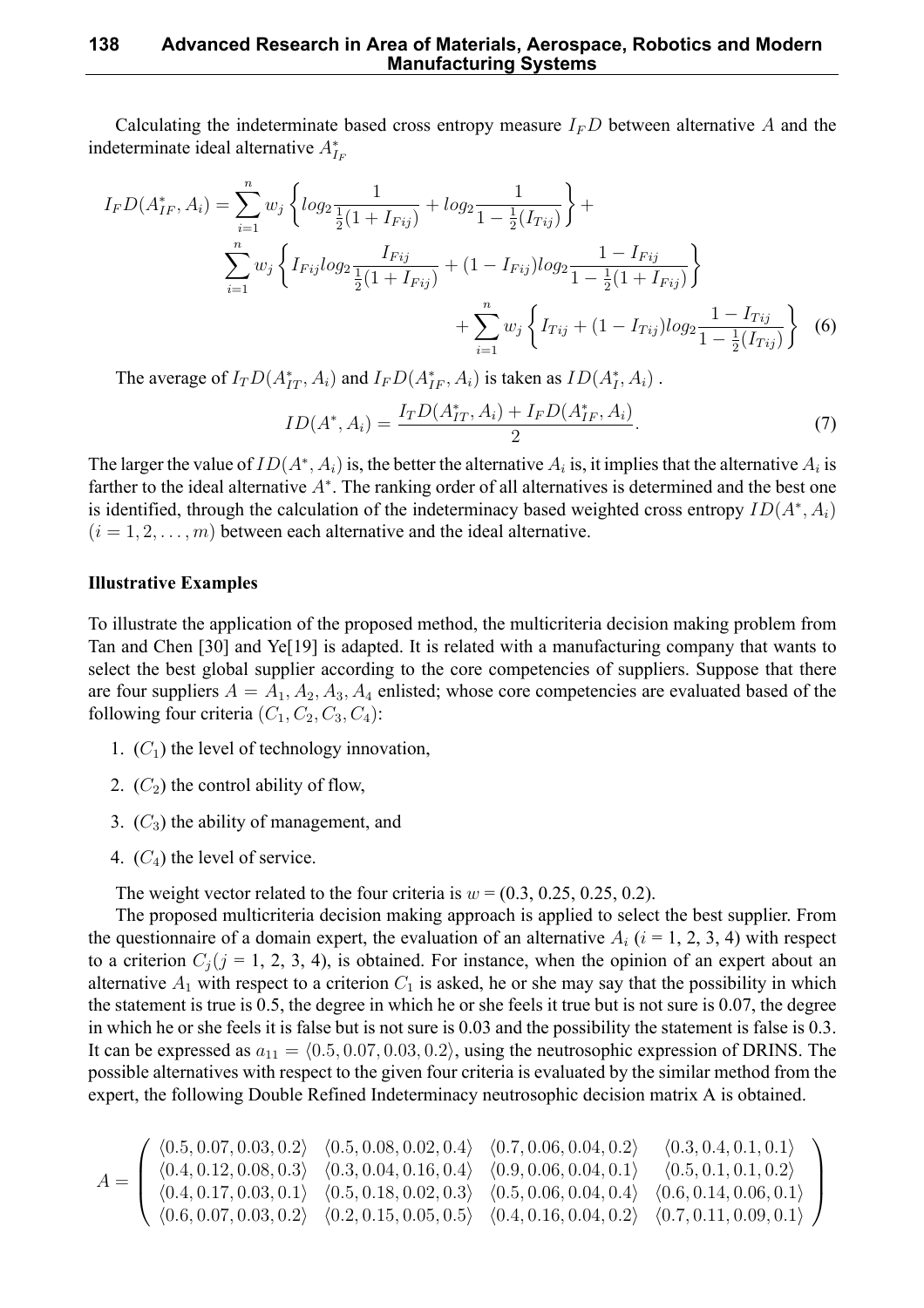The cross entropy values between an alternative  $A_i$  ( $i = 1, 2, 3, 4$ ) and the ideal alternative  $A^*$  is obtained by applying Equation 4 is  $D(A^*, A_1) = 1.5054$ ,  $D(A^*, A_2) = 1.1056$ ,  $D(A^*, A_3) = 1.0821$ and  $D(A^*,A_4)$  = 1.1849. The ranking order of the four suppliers according to the cross entropy values is

$$
D(A^*, A_1) \le D(A^*, A_3) \le D(A^*, A_2) \le D(A^*, A_4)
$$

The truth-indeterminacy based cross entropy values between an alternative  $A_i$  ( $i = 1, 2, 3, 4$ ) and the ideal alternative  $A_{I_T}^*$  is obtained by applying Equation 5, are  $I_T D(A^*, A_1) = 1.5054$ ,  $I_T D(A^*, A_2)$  $= 1.6920, I_T D(A^*, A_3) = 1.4392$  and  $I_T D(A^*, A_4) = 1.5067$ . The false-indeterminacy based cross entropy values between an alternative  $A_i$  ( $i = 1, 2, 3, 4$ ) and the ideal alternative  $A_{I_F}^*$  is obtained by applying Equation 6, are  $I_F D(A^*, A_1) = 1.9000$ ,  $I_F D(A^*, A_2) = 1.6348$ ,  $I_F D(A^*, A_3) = 1.9256$ and *I<sup>F</sup> D*(*A<sup>∗</sup> , A*4) = 1.8447. The indeterminacy based cross entropy values based on Equation 7are  $ID(A^*, A_1) = 1.7027, ID(A^*, A_2) = 1.6634, ID(A^*, A_3) = 1.6824$  and  $ID(A^*, A_4) = 1.6757$ .

The ranking order of the four suppliers according to the cross entropy values is

$$
ID(A^*, A_1) \geq ID(A^*, A_3) \geq ID(A^*, A_4) \geq ID(A^*, A_2).
$$

The DRINS cross entropy and indeterminacy based cross entropy results of the different alternatives and the ideal alternatives are tabulated in Table 1.

| $1401$ $\bullet$ $1000$ $\bullet$ $1000$ $\bullet$ $1000$ $\bullet$ $1000$ $\bullet$ $1000$ $\bullet$ $1000$ $\bullet$ $1000$ $\bullet$ $1000$ $\bullet$ $1000$ $\bullet$ $1000$ $\bullet$ $1000$ $\bullet$ $1000$ $\bullet$ $1000$ $\bullet$ $1000$ $\bullet$ $1000$ $\bullet$ $1000$ $\bullet$ $1000$ $\bullet$ $1000$ |                                        |                                   |  |  |
|--------------------------------------------------------------------------------------------------------------------------------------------------------------------------------------------------------------------------------------------------------------------------------------------------------------------------|----------------------------------------|-----------------------------------|--|--|
|                                                                                                                                                                                                                                                                                                                          | Cross Entropy Value DRIN Cross Entropy | Indeterminate based cross entropy |  |  |
| $A_i$                                                                                                                                                                                                                                                                                                                    | $D(A^*,A_i)$                           | $ID(A_I^*, A_i)$                  |  |  |
| $A_1$                                                                                                                                                                                                                                                                                                                    | 1.0793                                 | 1.7027                            |  |  |
| $A_2$                                                                                                                                                                                                                                                                                                                    | 1.1056                                 | 1.6634                            |  |  |
| $A_3$                                                                                                                                                                                                                                                                                                                    | 1.0821                                 | 1.6824                            |  |  |
| $A_4$                                                                                                                                                                                                                                                                                                                    | 1.1845                                 | 1.6757                            |  |  |
| Result                                                                                                                                                                                                                                                                                                                   |                                        | $A_1$                             |  |  |

Table 1: DRIN Cross Entropy and indeterminacy based Cross Entropy Results

An alternative is considered to be best if it has the least DRIN cross entropy value and the maximum indeterminate based DRIN cross entropy. Therefore it is seen that  $A_1$  is the best supplier.

It is clearly seen that the proposed Double Refined Indeterminacy neutrosophic multicriteria decision making method is more preferable and suitable for real scientific and engineering applications because it can handle not only incomplete information but also the indeterminate information and inconsistent information which exist commonly in real situations more logically with much more accuracy and precision that SVNS are incapable of dealing.

#### **Comparison**

This paper proposes a technique that extends existing SVNS and fuzzy decision making methods and provides an improvement in dealing indeterminate and inconsistent information with accuracy which is new for decision making problems. For comparative purpose, the results of cross entropy of SVNS [20] and the proposed method are given in Table 2.

From Table 2, it is seen that the results are quite different. The important reason can be obtained by the following comparative analysis of the methods and their capacity to deal indeterminate, inconsistent and incomplete information.

Double Refined Indeterminacy neutrosophic information is a generalization of neutrosophic information. It is observed that neutrosophic information / single valued neutrosophic information is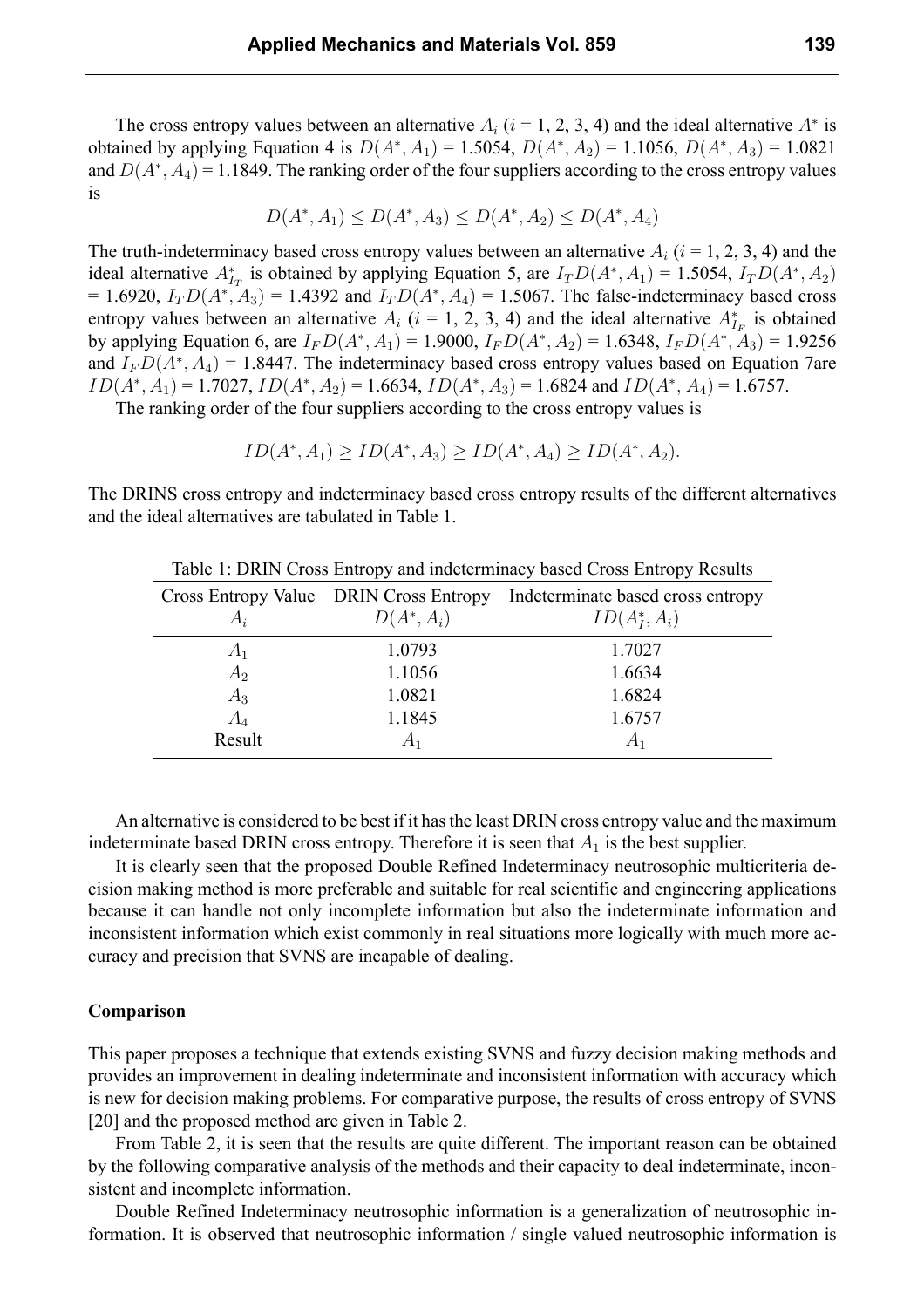| Cross Entropy | <b>SVN</b> cross Entropy | <b>DRIN</b> Cross Entropy | Indeterminate based cross entropy |
|---------------|--------------------------|---------------------------|-----------------------------------|
| Value         | $D_i(A^*,A_i)$           | $D(A^*,A_i)$              | $ID(A_I^*, A_i)$                  |
| $A_1$         | 1.1101                   | 1.0793                    | 1.7027                            |
| $A_2$         | 1.1801                   | 1.1056                    | 1.6634                            |
| $A_3$         | 0.9962                   | 1.0821                    | 1.6824                            |
| $A_4$         | 1.2406                   | 1.1850                    | 1.6757                            |
| Result        | $A_3$                    | $A_1$                     | A <sub>1</sub>                    |

Table 2: Cross Entropy results of different cross entropy between ideal alternative and alternative

generalization of intuitionistic fuzzy information, and intuitionistic fuzzy information is itself a generalization of fuzzy information.

DRINS is an instance of a neutrosophic set, which approaches the problem more logically with accuracy and precision to represent the existing uncertainty, imprecise, incomplete, and inconsistent information. It has the additional feature of being able to describe with more sensitivity the indeterminate and inconsistent information. While, the SVNS can handle indeterminate information and inconsistent information, it is cannot describe with accuracy about the existing indeterminacy.

It is known that the connector in fuzzy set is defined with respect to *T* (membership only) so the information of indeterminacy and non membership is lost. The connectors in intuitionistic fuzzy set are defined with respect to truth membership and false membership only; here the indeterminacy is taken as what is left after the truth and false membership.

The intuitionistic fuzzy set cannot deal with the indeterminate and inconsistent information but it has provisions to describe and deal with incomplete information. In SVNS, truth, indeterminacy and falsity membership are represented independently, and they can also be defined with respect to any of them (no restriction) and the approach is more logical. This makes SVNS equipped to deal information better than IFS, whereas in DRINS, more scope is given to describe and deal with the existing indeterminate and inconsistent information because the indeterminacy concept is classified as two distinct values. This provides more accuracy and precision to indeterminacy in DRINS, than SVNS.

It is clearly noted that in the case of the SVN cross entropy based multicriteria decision making method that was proposed in [20], that the indeterminacy concept/ value is not classified into two, but it is represented as a single valued neutrosophic data leading to a loss of accuracy of the indeterminacy. SVNS are incapable of giving this amount of logical approach with accuracy or precision about the indeterminacy concept. Similarly when the intuitionistic fuzzy cross entropy was considered, it was not possible to deal with the indeterminacy membership function independently as it is dealt in SVN or DRIN cross entropy based multicriteria decision making method, leading to a loss of information about the existing indeterminacy. In the fuzzy cross entropy, only the membership degree is considered, details of non membership and indeterminacy are completely lost. It is clearly observed that the DRINs representation and the DRIN-cross entropy based multicriteria decision-making method are better logically equipped to deal with indeterminate, inconsistent and incomplete information.

## **Conclusions**

In this paper a special case of refined neutrosophic set, called as Double Refined Indeterminacy Neutrosophic Set (DRINS), with two distinct indeterminate values was utilized in multicriteria decision making problem. Better logical approach and precision is provided to indeterminacy since the indeterminate concept/value is classified into two based on membership: one as indeterminacy leaning towards truth membership and another as indeterminacy leaning towards false membership. This kind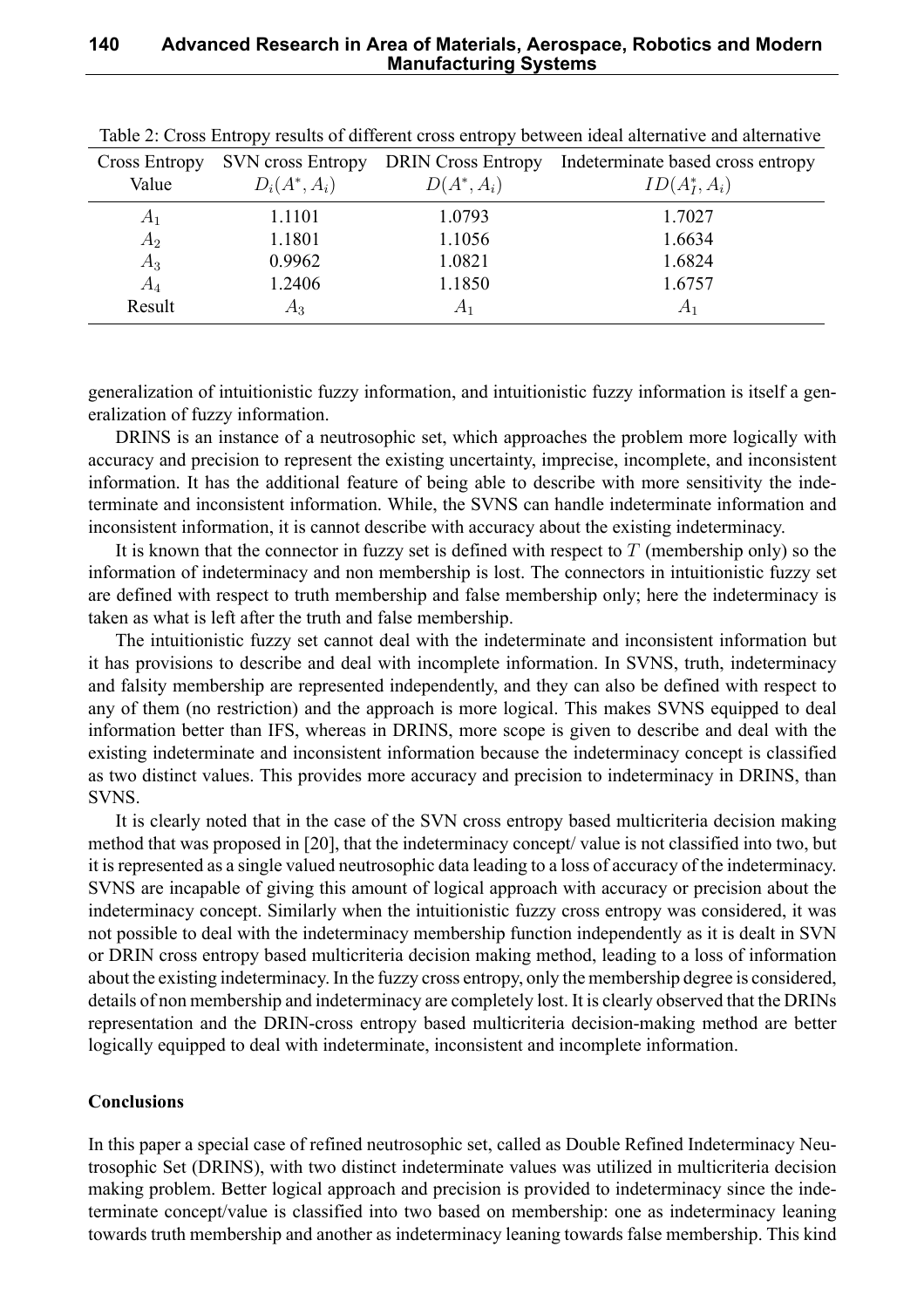of classification of indeterminacy is not feasible with SVNS. DRINS is better equipped at dealing indeterminate and inconsistent information, with more accuracy than Single Valued Neutrosophic Set (SVNS), which fuzzy sets and Intuitionistic Fuzzy sets are incapable of.

In this paper the cross entropy of DRINS was defined and it was applied solve the multicriteria decision making problem, this approach is called as DRIN cross entropy based multicriteria decisionmaking method. Through the illustrative computational sample of the DRIN cross entropy based multicriteria decision-making method and other methods, the results have shown that the DRIN-cross entropy based multicriteria decision-making method is more general and more reasonable than the others. Furthermore, in situations that are represented by indeterminate information and inconsistent information, the DRIN cross entropy based multicriteria decision-making method exhibits its great superiority in clustering those Double Refined Indeterminacy neutrosophic data because the DRINSs are a powerful tool to deal with uncertain, imprecise, incomplete, and inconsistent information with accuracy. In the future, DRINS sets and the DRIN cross entropy based multicriteria decision-making method can be applied to many areas such as online social networks, information retrieval, investment decision making, and data mining where fuzzy theory has been used.

#### **References**

- [1] F. Smarandache, "n-valued refined neutrosophic logic and its applications in physics," *Progress in Physics*, vol. 4, pp. 143–146, 2013.
- [2] L. A. Zadeh, "Fuzzy sets," *Information and control*, vol. 8, no. 3, pp. 338–353, 1965.
- [3] K. T. Atanassov, "Intuitionistic fuzzy sets," *Fuzzy sets and Systems*, vol. 20, no. 1, pp. 87–96, 1986.
- [4] K. Atanassov and G. Gargov, "Interval valued intuitionistic fuzzy sets," *Fuzzy sets and systems*, vol. 31, no. 3, pp. 343–349, 1989.
- [5] L. A. Zadeh, "Probability measures of fuzzy events," *Journal of mathematical analysis and applications*, vol. 23, no. 2, pp. 421–427, 1968.
- [6] C. E. Shannon, "A mathematical theory of communication," *ACM SIGMOBILE Mobile Computing and Communications Review*, vol. 5, no. 1, pp. 3–55, 2001.
- [7] S. Kullback and R. A. Leibler, "On information and sufficiency," *The annals of mathematical statistics*, vol. 22, no. 1, pp. 79–86, 1951.
- [8] J. Lin, "Divergence measures based on the shannon entropy," *IEEE Transactions on Information theory*, vol. 37, no. 1, pp. 145–151, 1991.
- [9] X.G. Shang and W.S. Jiang, "A note on fuzzy information measures," *Pattern Recognition Letters*, vol. 18, no. 5, pp. 425–432, 1997.
- [10] A. De Luca and S. Termini, "A definition of a nonprobabilistic entropy in the setting of fuzzy sets theory," *Information and control*, vol. 20, no. 4, pp. 301–312, 1972.
- [11] I. K. Vlachos and G. D. Sergiadis, "Intuitionistic fuzzy information–applications to pattern recognition," *Pattern Recognition Letters*, vol. 28, no. 2, pp. 197–206, 2007.
- [12] Q.S. Zhang and S.Y. Jiang, "A note on information entropy measures for vague sets and its applications," *Information Sciences*, vol. 178, no. 21, pp. 4184–4191, 2008.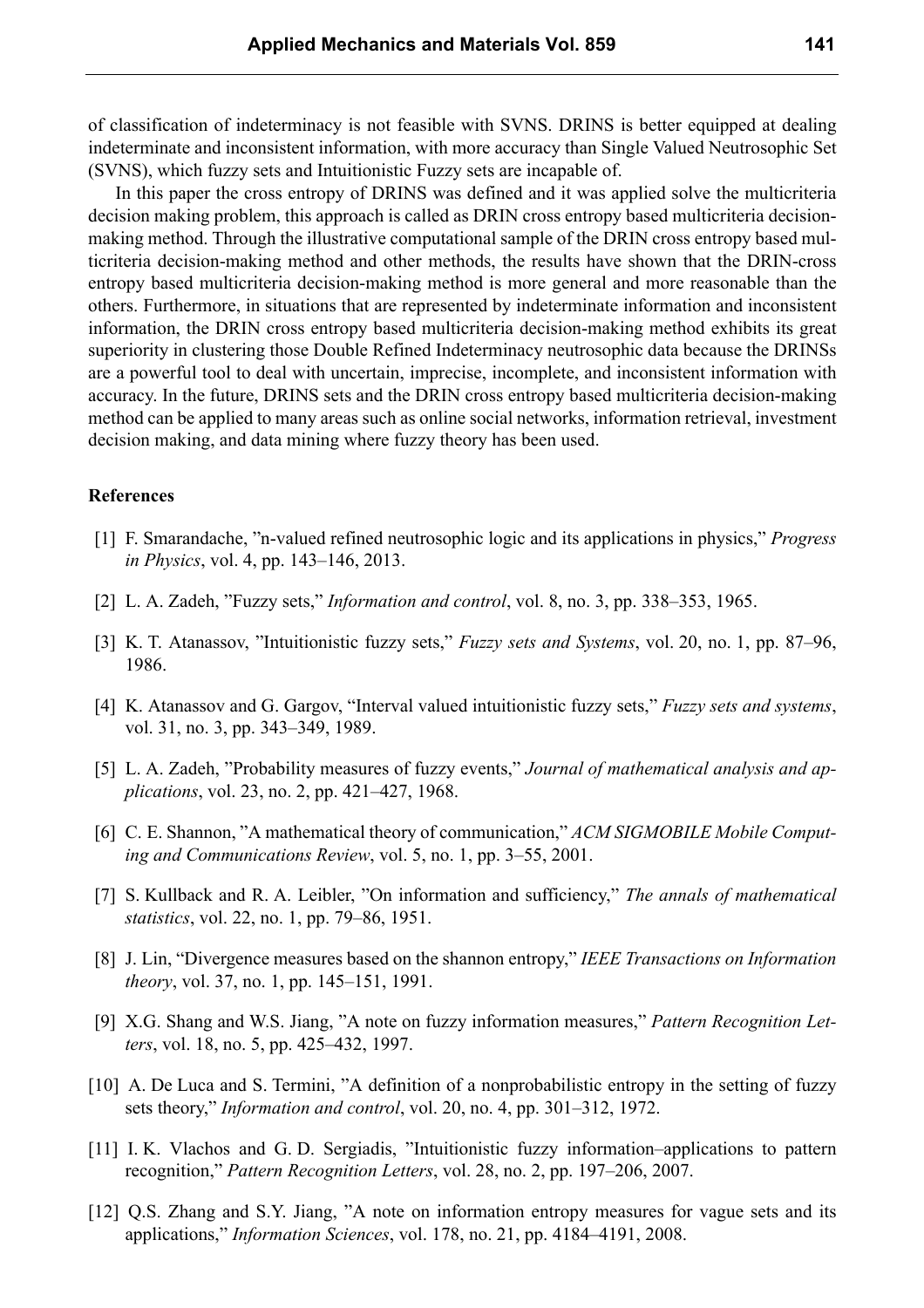#### **142 Advanced Research in Area of Materials, Aerospace, Robotics and Modern Manufacturing Systems**

- [13] J. Ye, "Fault diagnosis of turbine based on fuzzy cross entropy of vague sets," *Expert Systems with Applications*, vol. 36, no. 4, pp. 8103–8106, 2009.
- [14] J. Ye, "Multicriteria fuzzy decision-making method based on the intuitionistic fuzzy crossentropy," in *Intelligent Human-Machine Systems and Cybernetics, 2009. IHMSC'09. International Conference on*, vol. 1. IEEE, 2009, pp. 59–61.
- [15] J. Ye, "Fuzzy cross entropy of interval-valued intuitionistic fuzzy sets and its optimal decisionmaking method based on the weights of alternatives," *Expert Systems with Applications*, vol. 38, no. 5, pp. 6179–6183, 2011.
- [16] F. Smarandache, *A Unifying Field in Logics: Neutrosophic Logic. Neutrosophy, Neutrosophic Set, Probability, and Statistics*. American Research Press, Rehoboth, 2000.
- [17] H. Wang, F. Smarandache, Y. Zhang, and R. Sunderraman, "Single valued neutrosophic sets," *Review*, p. 10, 2010.
- [18] J. Ye, "Multicriteria decision-making method using the correlation coefficient under singlevalued neutrosophic environment," *International Journal of General Systems*, vol. 42, no. 4, pp. 386–394, 2013.
- [19] J. Ye, "A multicriteria decision-making method using aggregation operators for simplified neutrosophic sets," *Journal of Intelligent & Fuzzy Systems*, vol. 26, no. 5, pp. 2459–2466, 2014.
- [20] J. Ye, "Single valued neutrosophic cross-entropy for multicriteria decision making problems," *Applied Mathematical Modelling*, vol. 38, no. 3, pp. 1170–1175, 2014.
- [21] J. Ye, "Similarity measures between interval neutrosophic sets and their applications in multicriteria decision-making," *Journal of Intelligent & Fuzzy Systems*, vol. 26, no. 1, pp. 165–172, 2014.
- [22] A. Salama, A. Haitham, A. Manie, and M. Lotfy, "Utilizing neutrosophic set in social network analysis e-learning systems," *International Journal of Information Science and Intelligent System*, vol. 3, no. 2, 2014.
- [23] H.D. Cheng and Y. Guo, "A new neutrosophic approach to image thresholding," *New Mathematics and Natural Computation*, vol. 4, no. 03, pp. 291–308, 2008.
- [24] A. Sengur and Y. Guo, "Color texture image segmentation based on neutrosophic set and wavelet transformation," *Computer Vision and Image Understanding*, vol. 115, no. 8, pp. 1134–1144, 2011.
- [25] M. Zhang, L. Zhang, and H. Cheng, "A neutrosophic approach to image segmentation based on watershed method," *Signal Processing*, vol. 90, no. 5, pp. 1510–1517, 2010.
- [26] W. Vasantha and F. Smarandache, *Fuzzy cognitive maps and neutrosophic cognitive maps*. Infinite Study, 2003.
- [27] W. Vasantha and F. Smarandache, "Analysis of social aspects of migrant labourers living with hiv/aids using fuzzy theory and neutrosophic cognitive maps: With special reference to rural tamil nadu in india," *arXiv preprint math/0406304*, 2004.